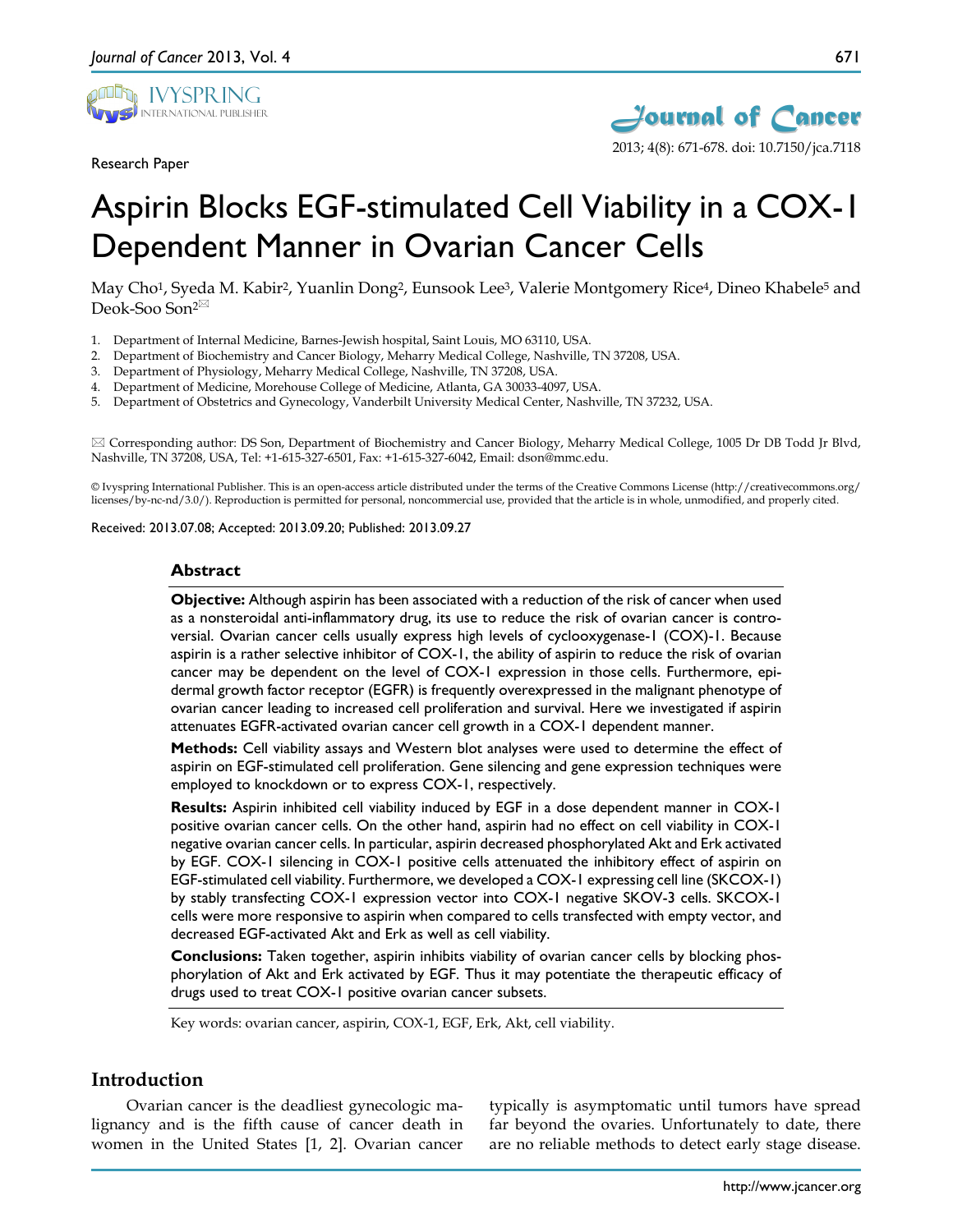Thus, it is not surprising that the 5-year survival rate for ovarian cancer has not changed much over the past several decades despite the introduction of intensive surgical treatments and advances in the use of novel therapeutic agents [2]. Therefore new diagnostic biomarkers and therapeutic options are needed to reduce the morbidity and mortality observed with advanced stage ovarian cancer.

Chronic inflammation has been proposed as a risk factor for ovarian cancer [3, 4]. Aspirin (acetylsalicylate) is one of the most commonly used nonsteroidal anti-inflammatory drugs in the United States [5], and its use has increased significantly over the last 5 years [6]. Although the accumulated evidence shows that aspirin use is associated with a reduced risk of prostate [7, 8], breast [9], colorectal [9, 10] and endometrial cancer [11], the relationship between aspirin and ovarian cancer risk remains controversial. Some investigators have found no association [9, 12-14] while others reported an inverse association between the use of aspirin and ovarian cancer [15-17]. Our group and others have demonstrated that most epithelial ovarian cancer cells express high levels of cyclooxygenase-1 (COX)-1 rather than COX-2 [18, 19]. Therefore, COX-1 could be a potential therapeutic target for the prevention and/or treatment of ovarian cancer [20, 21].

Aspirin is a relatively selective COX-1 inhibitor [5] and has been shown to suppress cell growth in COX-1 expressing ovarian cancer cells [18-20, 22]. Our group has shown in a previous study that aspirin potentiates the effectiveness of histone deacetylase inhibitors by upregulating cell cycle arrest protein p21 in COX-1 positive ovarian cancer cells, but not in COX-1 negative cells [23]. These findings support the concept that the effectiveness of aspirin may be linked to the degree of COX-1 expression in ovarian cancer cells.

Ovarian cancer has been associated with many genetic and epigenetic changes that occur during the progression from a benign to a malignant stage. One of the alterations in high-grade malignant ovarian cancer is overexpression of the epidermal growth factor receptor (EGFR) [24, 25]. EGFR inhibitors are potentially useful therapeutic agents in patients with advanced or recurrent ovarian cancers [26-28]. However, clinical trials have been disappointing. Here we asked if modulating COX-1 could be a method for improving upon current EGFR targeted therapy. To our knowledge, little is known about the effects of aspirin on EGFR signaling in COX-1 abundant ovarian cancer cells. In the present study, we demonstrated that aspirin attenuates EGFR-activated ovarian cancer cell viability in a COX-1 dependent manner. These results have important implications for defining COX-1 positive ovarian cancer subsets and considering aspirin for enhancing the therapeutic efficacy of EGFR inhibitors.

# **Materials and Methods**

# **Reagents**

Aspirin (acetylsalicylate) was purchased from Sigma (St. Louis, MO). Recombinant human EGF was obtained from R&D Systems (Minneapolis, MN). Antibodies for COX-1, COX-2 and β-actin were obtained from Santa Cruz Biotechnology (Santa Cruz, CA) and antibodies for Erk, p38, SAPK/JNK, Akt, EGFR and their phosphorylated forms were obtained from Cell Signaling Technology (Danvers, MA). Chemiluminescent detection kits came from GE Healthcare. All liquid culture media were acquired from Invitrogen Life Technologies (Grand Island, NY). Pre-designed siRNAs for nontargeting controls and COX-1 experiments were purchased from Dharmacon (Lafayette, CO).

## **Cell culture**

The human ovarian cancer cell lines (OVCAR-3, SKOV-3, TOV-21G and CaOV-3) and human THP-1 monocyte line were purchased from the American Type Culture Collection and the A2780 human ovarian cancer cell line was provided by Dr. Andrew Godwin (University of Kansas, Kansas City, KS). Cells (approximately 5  $X$  10<sup>4</sup> cells/ml) were cultured at 37°C in a water-saturated atmosphere of 95% air and 5% CO2 with 10% FBS containing RPMI medium with penicillin/streptomycin. After an overnight culture to allow cellular attachment to the plates, the medium was removed and fresh medium without FBS was added to remove the effects of serum, per se. Where indicated, cells were treated with aspirin, EGF, or a combination of both, as detailed under Results.

## **Cell viability assays**

Cell viability assays were performed using the cleavage of 3-(4,5-dimethylthiazol-2-yl)-2,5 diphenyltetrazolium bromide (MTT) to a colored product. After a 48 hour incubation in a 24-well plate, each well was washed twice with phenol red-free media and then MTT solution (1 mg/ml of phenol red-free media: PBS = 4:1) was added. The plates were incubated for 3 hours with protection from light. The MTT solution was removed and 500 µl of isopropanol was added. The plates were placed on a shaker for 10 minutes at room temperature to thoroughly dissolve the MTT color product. Optical density was measured at 595 nm using a microplate reader (Bio-Rad, Hercules, CA).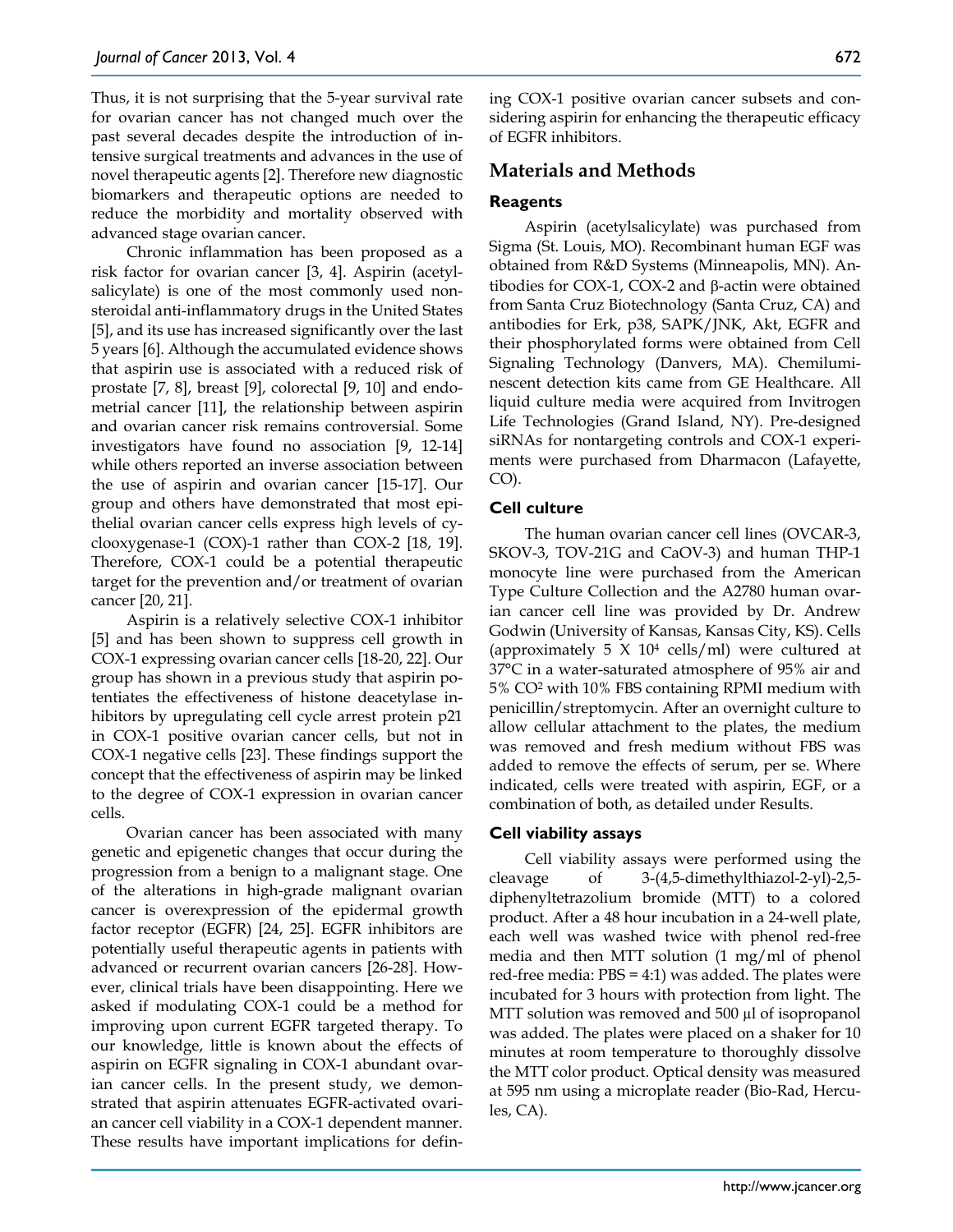#### **Western blot**

Whole-cell lysates were prepared, fractionated on SDS-polyacrylamide gels and transferred to nitrocellulose membranes according to established procedures. Blocking of nonspecific proteins was performed by incubation of the membranes with 5% nonfat dry milk in Tris-buffered saline Tween-20 (TBST containing 10 mM Tris, 150 mM phosphate buffered saline, 0.05% Tween 20, pH 8.0) for 2 hours at room temperature. The following primary antibodies were used: COX-1 and COX-2 (Santa Cruz Biotechnology, Santa Cruz, CA) and EGFR, Erk, p38, SAPK/JNK, Akt and their phosphorylated forms (Cell Signaling Technology, Beverly, MA). After an overnight incubation at 4°C, the membranes were washed 3 times with TBST for 10 minutes, followed by incubation for 1 hour with horseradish peroxidase conjugated secondary antibody according to each primary antibody. The membranes were then rinsed 3 times with TBST for 10 minutes, and the bands were visualized by enhanced chemiluminescence detection kits from GE Healthcare (Piscataway, NJ). After membrane stripping for 10 min with methanol containing 3% H2O2, β-actin (Santa Cruz Biotechnology, Santa Cruz, CA) was detected in order to serve as an internal loading control of cell lysates.

## **Gene silencing with small interfering RNA transfection**

Gene expression level of COX-1 was selectively knocked down by using pre-designed siRNAs (ON-TARGET plus Duplex PTGS1) obtained from Dharmacon (Lafayette, CO). A non-targeting siRNA (NT1) was used as a negative control. OVCAR-3 cells were transiently transfected with 10 nmol/L siRNA (final concentration of maximum knock-down) for 72 hours using the transfection reagent. After adding new media, cells were treated as described in Results and the cell proliferation assay was performed 48 hours after addition of EGF. Western blots were performed to validate the silencing of protein expression.

#### **Generation of a COX-1 stable ovarian cancer cell line**

COX-1 null SKOV-3 cells were stably transfected with a pcDNA based COX-1 expression vector which was a kind gift from Dr. S.K. Dey (Cincinnati Children's Hospital Medical Center, Cincinnati, OH) followed by G418 (Sigma) selection. Cell transfection was performed following the protocol of Lipofectamine 2000 (Invitrogen). The empty vector transfected cells were used as controls (SKpcDNA cells). After 12 days, resistant colonies were selected to confirm COX-1 expression (SKCOX-1 cells).

#### **Statistics**

Each experiment was repeated at least in triplicate. Data were analyzed by the paired Student's *t*-test and one-way analysis of variance (ANOVA) as appropriate. If statistical significance ( $p \leq 0.05$ ) was determined by ANOVA, the data were further analyzed by Tukey's pairwise comparisons to detect specific differences between treatments.

## **Results**

## **Aspirin inhibits COX-1 positive ovarian cancer cell viability but not in COX-1 negative cells**

We employed the ovarian cancer cell lines OVCAR-3, SKOV-3, A2780 and TOV-21G to examine effects of aspirin on cell proliferation. We selected 1 mmol/L of aspirin as a maximum concentration for treatment, based on the mean maximum concentration 10.4-12.2 mg/dL at 180 minutes after dosing humans with 1,950 mg of aspirin per mean weight of 73.3 kg [29]. Furthermore, we found that a higher concentration than 1 mmol/L of aspirin was not suitable for cell incubations because of a resultant pH change in the culture media. Results indicated that aspirin inhibited cell viability in OVCAR-3 cells in a dose-dependent manner but not in SKOV-3, A2780 and TOV-21G cells (figure 1A). Since aspirin is a relatively selective COX-1 inhibitor compared to COX-2 [5], the expression status of COX-1 and COX-2 proteins were compared in all ovarian cancer cells tested. Only OVCAR-3 cells expressed COX-1 whereas other cancer cells did not (figure 1B), as previously published [23]. COX-2 was not expressed in any of the ovarian cancer cells tested (figure 1B).

## **Aspirin inhibits EGFR-activated cell viability in COX-1 positive ovarian cancer cells**

High-grade malignant ovarian cancers frequently overexpress EGFR, which contributes to cellular proliferation, survival and motility [24, 25, 30]. First, we checked a dose-dependent effect of EGF on cell viability in OVCAR-3 cells. EGF increased maximally cell viability at 5 ng/ml in OVCAR-3 cells (figure 2A). So we used 10 ng of EGF/ml of medium as a final concentration and examined if aspirin affected EGFR-activated ovarian cancer cell viability. EGF increased cell viability in OVCAR-3 cells and aspirin blocked the EGFR-activated cell viability in a dose-dependent manner (figure 2B). We also investigated the effect of aspirin on the PI3K/Akt pathway which is also known as a primary downstream signaling pathway linked to EGFR activation. EGF induced Akt phosphorylation and aspirin inhibited EGFR-activated Akt in OVCAR-3 cells (figure 2C). Furthermore, EGF activated Erk within 5-15 minutes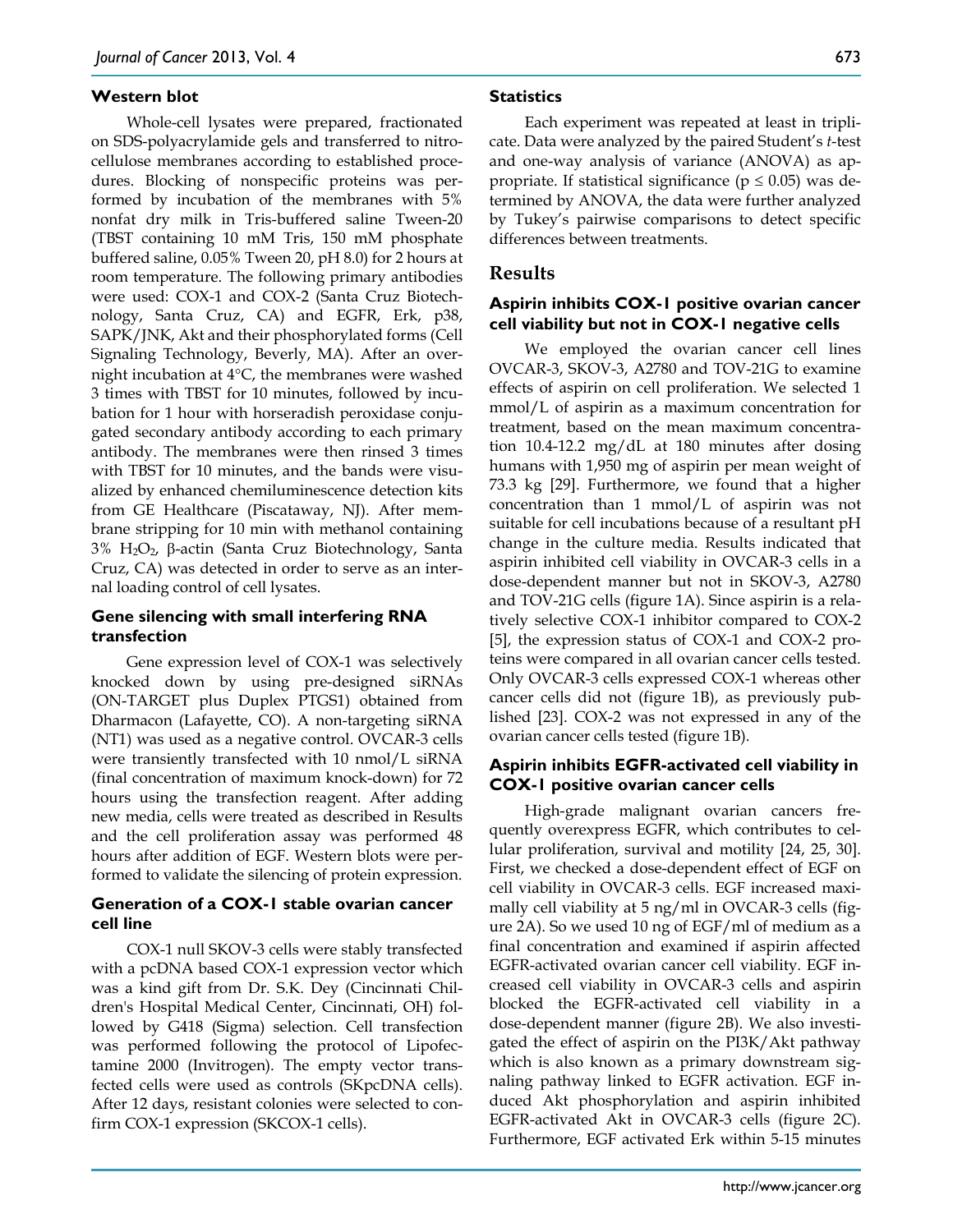and pre-addition of aspirin inhibited the EGFR-activated Erk in OVCAR-3 cells. However, EGF did not activate p38 MAPK or SAPK/JNK (figure 2D). EGFR activation, upstream of Akt and Erk signaling, also was inhibited by aspirin (figure 2C).

#### **Silencing COX-1 abrogates inhibitory effect of aspirin on cell viability in OVCAR-3 cells**

We used COX-1 siRNA to knockdown COX-1 to help determine whether COX-1 activity, per se, contributed to the inhibitory effect of aspirin on cell viability. We first confirmed COX-1 knockdown by COX-1 siRNA (figure 3A). We found that COX-1 knockdown blocked the inhibitory effect of aspirin on both basal and EGF-induced cell viability in OVCAR-3 cells when compared to control siRNA (figure 3B).

## **COX-1 expressing cells contribute to cell viability when compared to COX-1 null cells**

We made COX-1 expressing cells by stably transfecting COX-1 expression vector into the COX-1 null parental SKOV-3 cell line to produce SKCOX-1 (COX-1 vector) cells. SkpcDNA (empty vector) transfected cells served as a control. We confirmed COX-1 expression in SKCOX-1 cells (figure 4A). We then compared cell viability in SkpcDNA versus SKCOX-1 cells. Cell viability was significantly greater in COX-1 expressing SKCOX-1 cells compared to COX-1 null SKpcDNA cells (figure 4B) when examined after 48 and 72 hours of incubation (figure 4B).

# **Overexpression of COX-1 increases cell viability in response to EGF and aspirin blocks the response**

We examined whether COX-1 contributes to EGF responsiveness by comparing the effects of EGF in SKpcDNA and SKCOX-1 cells. EGF significantly increased cell viability in SKCOX-1 cells but not in SKpcDNA cells (figure 5A and 5B). In addition, aspirin inhibited EGFR-activated cell viability only in SKCOX-1 cells (figure 5B). Furthermore, EGF activated EGFR, Erk and Akt in both SKpcDNA and SKCOX-1 cells, but aspirin inhibited EGFR, Erk and Akt activation in SKCOX-1 cells but not in SKpcDNA cells (figure 5C and 5D).







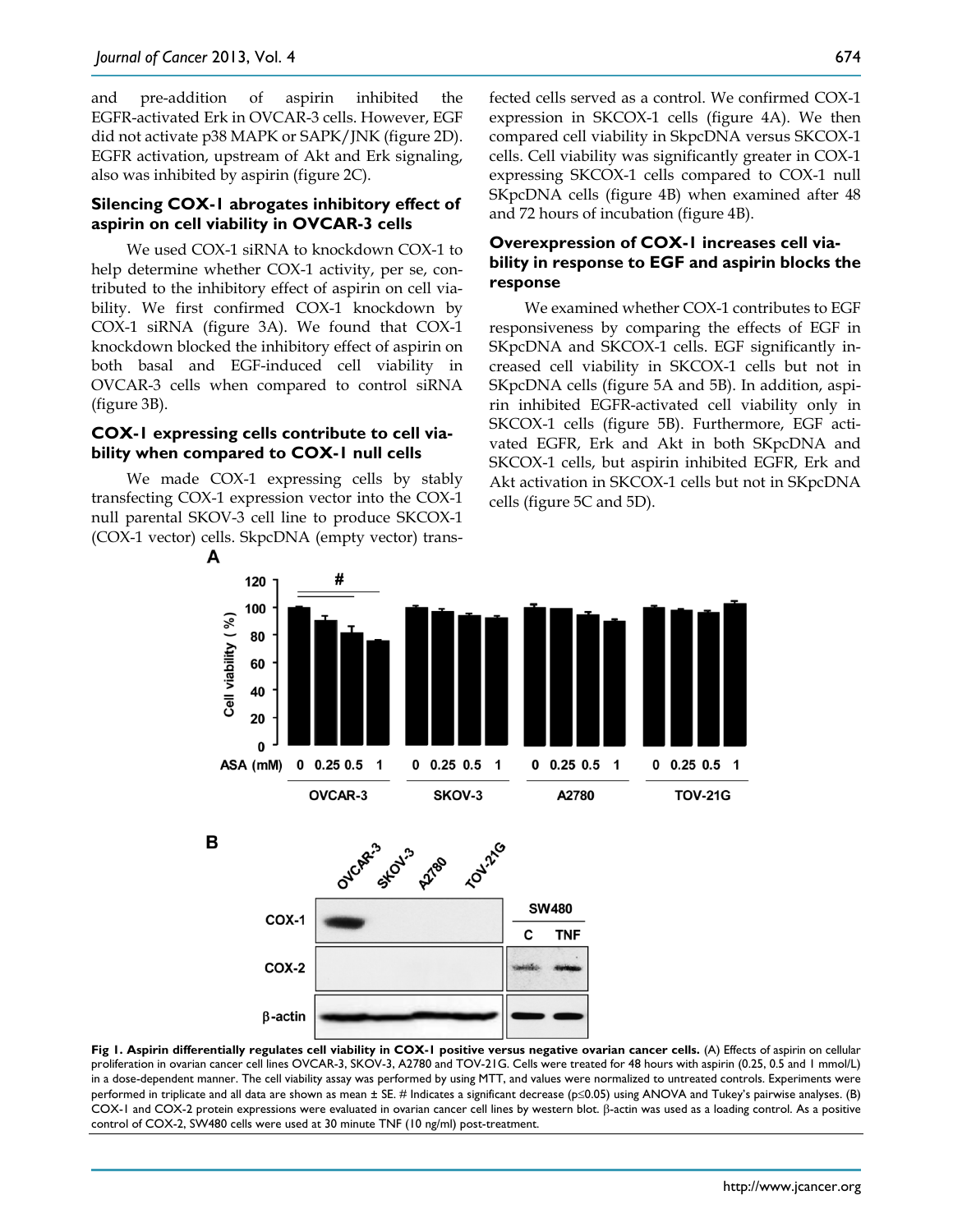

Fig 2. ASA decreases EGFR-activated cell viability by blocking phosphorylation of Erk and Akt. (A) A dose-dependant effect of EGF on cell viability in COX-1 positive OVCAR-3 cells. Cells were treated for 48 hours with EGF (0-40 ng/ml). \*, \*\* Indicates a significant increase (p≤0.05) using ANOVA and Tukey's pairwise analyses. (B) Effects of aspirin on EGFR-activated cell viability in COX-1 positive OVCAR-3 cells. Cells were treated for 48 hours with aspirin (0.25, 0.5 and 1 mmol/L) in the absence or presence of EGF (10 ng/ml). The cell proliferation assay was performed using MTT, and values were normalized to untreated controls. Experiments were performed in triplicate and all data are shown as means ± SE. \*, # Indicate a significant increase or decrease (p≤0.05), respectively, by Student's-*t* test. The inhibitory effect of aspirin on EGFR, Akt (C) Erk (D) activation in OVCAR-3 cells by Western blot. Cells were pretreated with aspirin (1 mmol/L) for 24 hours followed by EGF (10 ng/ml) treatment for 0-120 minutes as shown. pEGFR (tyr1068), pAkt, pErk, pp38 and pSAPK/JNK indicate phosphorylated EGFR, Akt, Erk, p38, and SAPK/JNK, respectively. β-Actin was used as a loading control. As positive controls for phosphorylated p38 and SAPK/JNK, SW480 cells were used at 30 minute TNF (10 ng/ml) post-treatment.



**Fig 3. Silencing COX-1 with a small interfering RNA blocks inhibitory effect of aspirin on cell viability in OVCAR-3 cells.** (A) Confirmation of COX-1 knockdown in OVCAR-3 cells by using COX-1 siRNA. Whole cell lysates were prepared and a western blot was carried out using COX-1 specific antibody. β-Actin was used as a loading control. (B) Effects of COX-1 siRNA on the inhibitory effect of aspirin on basal and EGF-stimulated cell viability in OVCAR-3 cells. Cells were transiently transfected with Control or COX-1 siRNAs (final concentration 10 nmol/L) for 48 hours followed by treatment for 48 hours with EGF (10 ng/mL). A cell viability assay was performed using MTT and values were normalized to untreated controls. Experiments were performed in triplicate and all data are shown as means  $\pm$  SE. \*, # Indicate a significant increase or decrease (p≤0.05), respectively, by Student's-*t* test.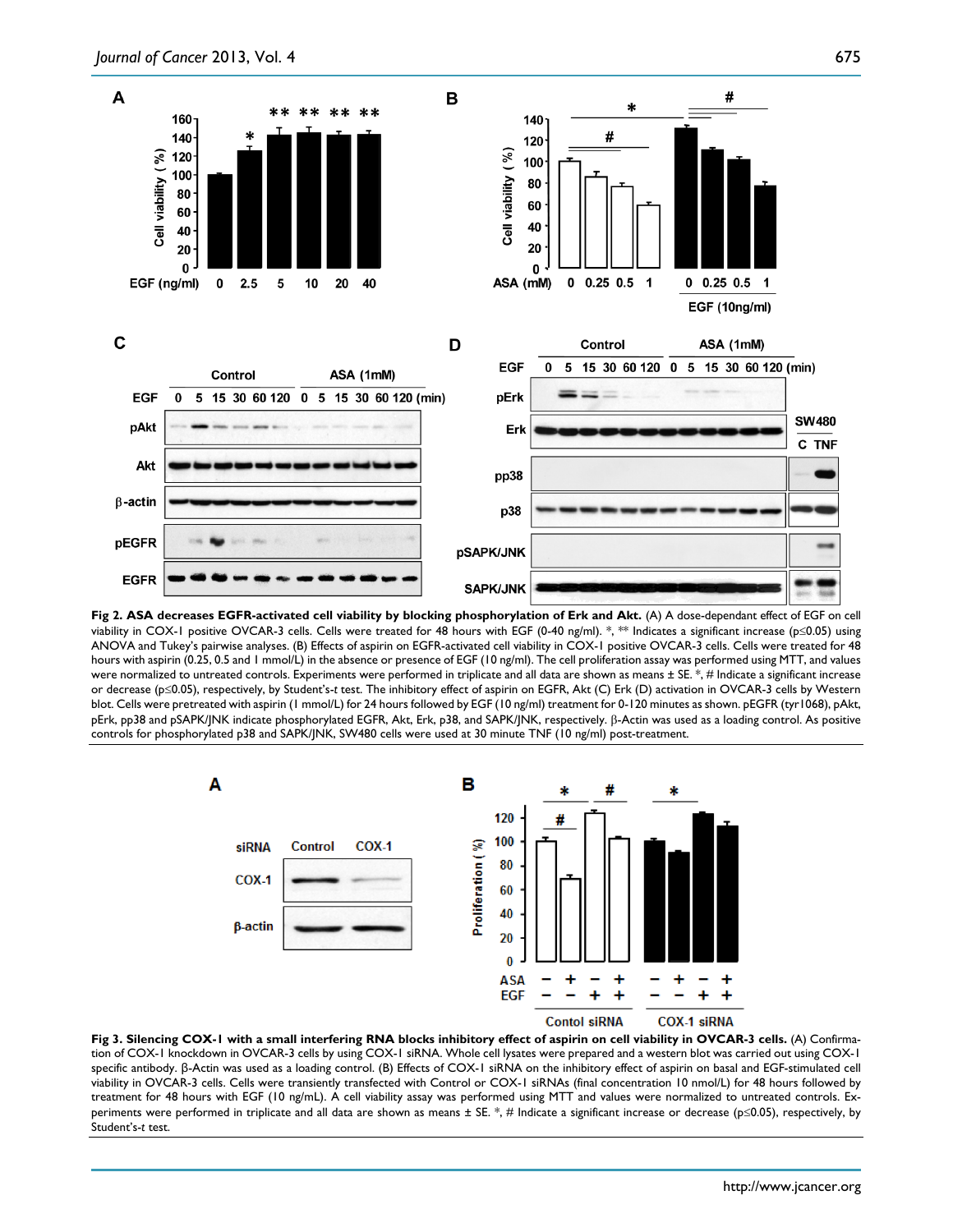

**Fig 4. COX-1 contributes to cell viability in ovarian cancer cells.** (A) Confirmation of COX-1 expression in COX-1 stable (SKCOX1) transfected cells. Whole cell lysates were prepared from each cell line and a western blot was carried out using a COX-1 specific antibody. β-Actin was used as a loading control; OVCAR-3 cells served as COX-1 positive cell line control. (B) Comparison of cell viability in COX-1 null SKpcDNA and positive SKCOX-1 cells. Experiments were performed in triplicate and all data are shown as means ± SE. \* Indicates a significant (p≤0.05) increase in SKCOX-1 cells compared to SKpcDNA cells when a Student's-*t* test was made.



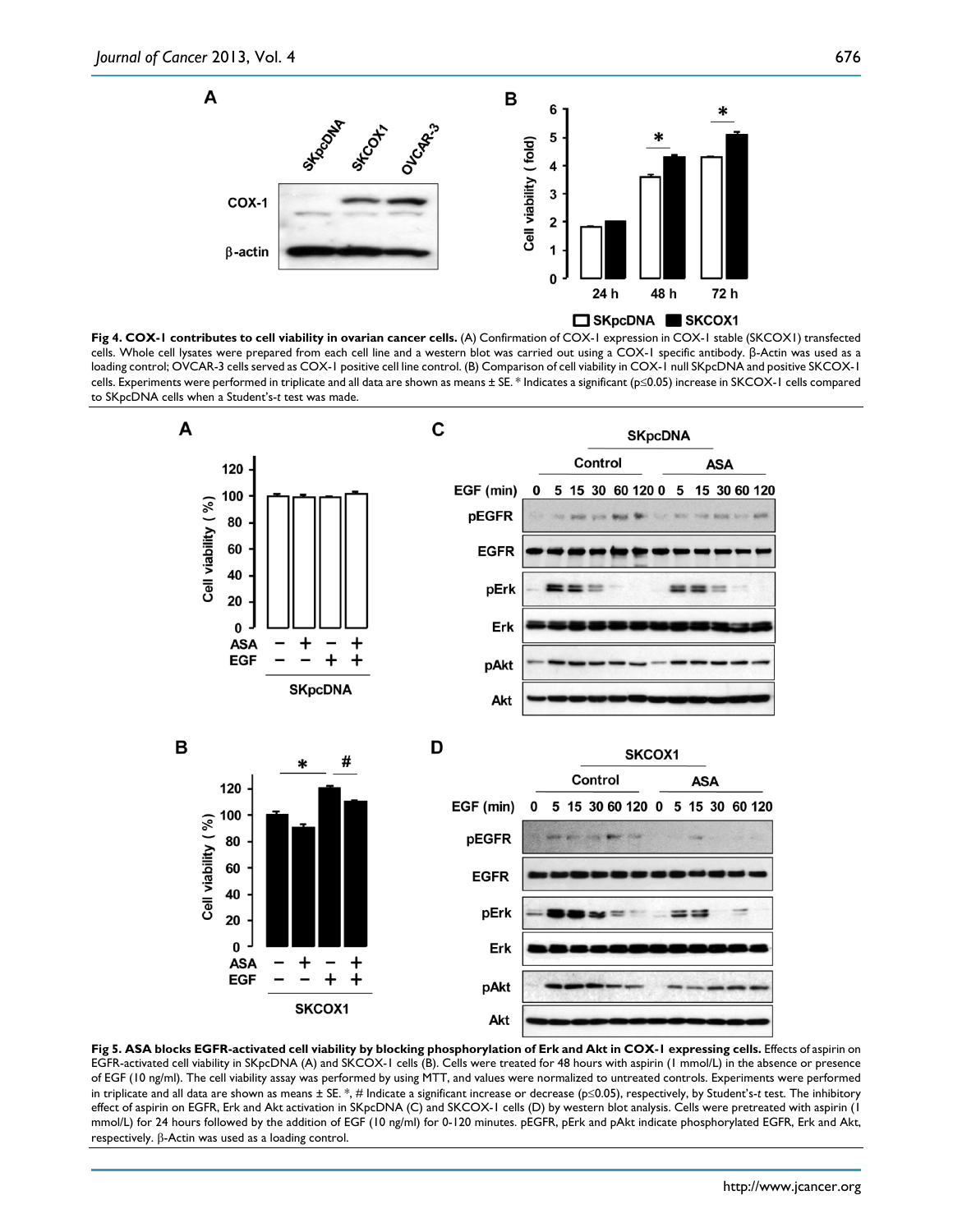#### **Discussion**

One of the primary findings in this study is that aspirin inhibits EGFR-activated cell viability in a COX-1 dependent manner by blocking phosphorylation of Akt and Erk in COX-1 positive ovarian cancer cells. Reportedly, some authors found that ovarian cancer cells express higher levels of COX-1 than COX-2 [18, 19] while others report a similar expression of COX-1 (59.9%) and COX-2 (60.3%) in epithelial ovarian cancer cells [31]. In our studies, OVCAR-3 cells expressed COX-1 while the other three cell lines (SKOV-3, A2780 and TOV-21G) did not. Aspirin inhibited cell viability in COX-1 expressing OVCAR-3 cells (figure 1A) as observed by others using COX-1 expressing ovarian cancer cells [18-20, 22]. Since the relationship between aspirin use and the risk ovarian cancer is controversial [9, 12-17], these findings suggest that the status of COX-1 expression in tumor subtypes needs to be considered in order to judge whether or not aspirin will be effective.

As malignant ovarian cancer cells express higher levels of EGFR when compared to nonmalignant type cells [24, 25], targeting EGFR could be a useful approach to treating ovarian cancer. Because aspirin inhibited EGF-stimulated cell viability in COX-1 expressing OVCAR-3 cells (figure 2A), our findings suggest an interaction between an EGFR-activated signaling pathway and COX-1. We found that aspirin blocked EGFR downstream Erk and Akt activation (figure 2) which is consistent in part with other reports about the inhibitory effect of aspirin on tumor cell growth by inhibiting Erk [22] and by down-regulating Akt activity [31]. In addition, aspirin did not attenuate EGF-stimulated cell proliferation in COX-1 knockdown cells (figure 3), indicating the involvement of COX-1. Overexpression of COX-1 accelerated cell viability (figure 4) suggesting it too may be a potential target for the prevention and treatment of ovarian cancers expressing this enzyme [20]. Furthermore, transfecting a COX-1 null ovarian cancer cell line with COX-1 increased the level of cell viability in response to EGF (figure 5A and 5B).

Although further studies are required to clarify the relationship between EGFR signaling pathways and COX-1 in ovarian cancer, here we show that aspirin blocked EGF-stimulated Akt and Erk activation in COX-1 stable transfected cells (figure 5C and 5D). This fact indicates a COX-1-dependent effect of aspirin rather than a direct effect of aspirin on EGFR-activated signaling. As aspirin potentiated the effects of a histone deacetylase inhibitor in COX-1 positive ovarian cancer cells [23], it may also potentiate the efficacy of EGFR inhibitors. Although sorafenib, a tyrosine kinase inhibitor, has become the

first-line therapy for advanced hepatocellular carcinoma, it also promotes the invasiveness and metastasis of hepatocellular carcinoma [32]. Interestingly, aspirin minimizes the pro-metastasis effect of sorafenib in hepatocellular carcinoma, resulting in improved survival in a mouse model [33]. Therefore, while aspirin cannot be the primary medication to treat cancer, when COX-1 is involved, aspirin could be used as a supportive medication to enhance EGFR based therapy.

In conclusion, aspirin inhibits EGFR-activated cell viability by blocking Akt and Erk activation in a COX-1 dependent manner, probably leading to potentiate the efficacy of chemotherapy treatments particularly in COX-1 positive ovarian cancer subsets.

#### **Acknowledgements**

The authors are grateful to Dr. Andrew Godwin (University of Kansas, Kansas City, KS) for A2780 human ovarian cancer cell line and Dr. Sudhansu K. Dey (Cincinnati Children's Hospital Medical Center, Cincinnati, OH) for COX-1 expression vector. We thank Dr. Diana Marver (Meharry Medical College, Nashville, TN) for her editorial suggestions. This research was supported by NIH grants U54CA091408 (DK & DS), G12RR003032 (DK & DS) and SC1AI089073 (DS).

## **Competing Interests**

The authors have declared that no competing interest exists.

# **References**

- 1. Chobanian N, Dietrich CS. Ovarian cancer. Surg Clin North Am. 2008; 88: 285-99.
- 2. Sudo T. Molecular-targeted therapies for ovarian cancer: prospects for the future. Int J Clin Oncol. 2012; 17: 424-9.
- 3. Macciò A, Madeddu C. Inflammation and ovarian cancer. Cytokine. 2012; 58: 133-47.
- 4. Pejovic T, Nezhat F. Missing link: inflammation and ovarian cancer. Lancet Oncol. 2011; 12:833-4.
- 5. Mitchell JA, Akarasereenont P, Thiemermann C, et al. Selectivity of nonsteroidal antiinflammatory drugs as inhibitors of constitutive and inducible cyclooxygenase. Proc Natl Acad Sci USA. 1993; 90:11693-7.
- 6. Zhou Y, Boudreau DM, Freedman AN. Trends in the use of aspirin and nonsteroidal anti-inflammatory drugs in the general U.S. population. Pharmacoepidemiol Drug Saf. 2013; doi: 10.1002/pds.3463. [Epub ahead of print]
- 7. Shebl FM, Sakoda LC, Black A, et al. Aspirin but not ibuprofen use is associated with reduced risk of prostate cancer: a PLCO study. Br J Cancer. 2012; 107: 207-14.
- 8. Veitonmäki T, Tammela TL, Auvinen A, et al. Use of aspirin, but not other non-steroidal anti-inflammatory drugs is associated with decreased prostate cancer risk at the population level. Eur J Cancer. 2013; 49: 938-45.
- 9. Bosetti C, Rosato V, Gallus S, et al. Aspirin and cancer risk: a quantitative review to 2011. Ann Oncol. 2012; 23: 1403-15.
- 10. Johnson CC, Hayes RB, Schoen RE, et al. Non-steroidal anti-inflammatory drug use and colorectal polyps in the Prostate, Lung, Colorectal, And Ovarian Cancer Screening Trial. Am J Gastroenterol. 2010; 105: 2646-55.
- 11. Neill AS, Nagle CM, Protani MM, et al. Aspirin, nonsteroidal anti-inflammatory drugs, paracetamol and risk of endometrial cancer: A case-control study, systematic review and meta-analysis. Int J Cancer. 2013; 132: 1146-55.
- 12. Murphy MA, Trabert B, Yang HP, et al. Non-steroidal anti-inflammatory drug use and ovarian cancer risk: findings from the NIH-AARP Diet and Health Study and systematic review. Cancer Causes Control. 2012; 23: 1839-52.